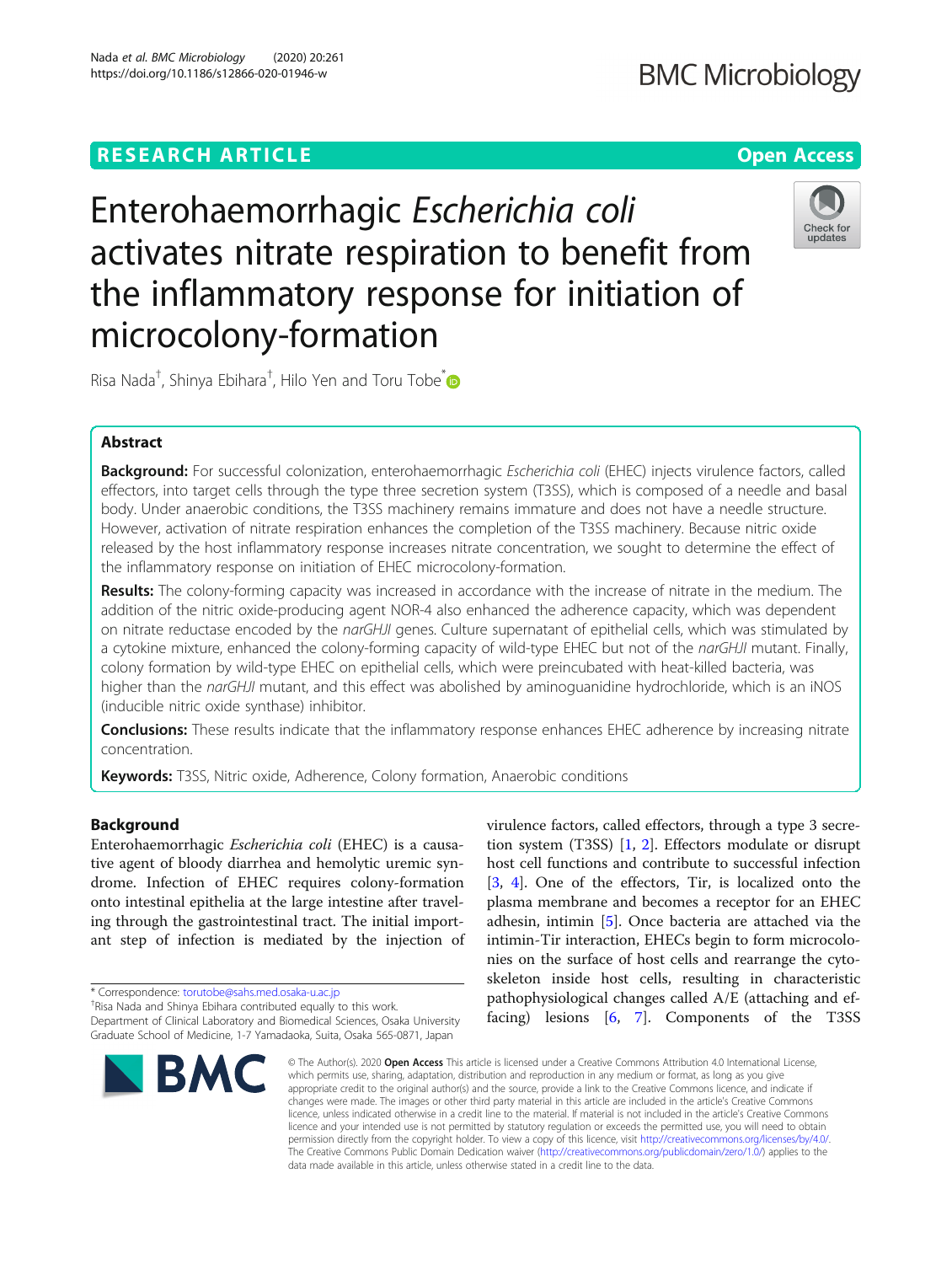machinery, some effectors and intimin are encoded in the chromosomal pathogenicity island LEE (locus for enterocyte effacement).

The basal body of the T3SS machinery is a macromolecular structure basically resembling the flagella basal body. The basal body consists of two rings that provide supporting structures attached to the inner and outer membranes, and the tube-like apparatus is passed through the central rings. On the basal body, the needle-like structure protrudes from the surface of the membrane [[8\]](#page-7-0). The needle of the T3SS machinery of EHEC and enteropathogenic E. coli (EPEC) is covered by a sheath-like structure composed of EspA. EspB and EspD proteins are attached to the tip of the needle and are thought to make a pore on the host cell plasma membrane. Under anaerobic conditions, the T3SS machinery of EHEC stays in an immature complex, which lacks the needle structure. Even under anaerobic conditions, activation of specific anaerobic respiration, such as nitrate and TMAO respirations, triggers maturation by producing a needle on the T3SS machinery without increase of expression of T3S components [[9\]](#page-7-0).

Large intestine, which is the main target tissue of EHEC infection, is under a low concentration of oxygen at so-called physiologic hypoxia  $[10]$  $[10]$ . In agreement with this, the vast majority of microbes in the large intestine are obligate anaerobic bacteria belonging to the phyla Bacteroidetes and Firmicutes [\[11](#page-7-0), [12](#page-7-0)]. Inflammatory reactions affect the microbial community structure by increasing facultative anaerobic bacteria and decreasing the representation of obligate anaerobic bacteria [[13](#page-7-0), [14\]](#page-7-0). Components of inflammatory response productions include reactive oxygen species (ROS) and reactive nitrogen species (NRS), which affect changes in microbial community structure. Nitric oxide is produced by inducible nitric oxide synthase (iNOS) and converted to nitrate after reaction with superoxide radicals  $(O_2)$  [\[15](#page-7-0)]. Nitrate levels in mouse intestine at non-stimulated conditions are lower than detectable levels but DSS-induced colitis greatly increases to the level over 0.3 mM, which is dampened by aminoguanidine treatment [[16\]](#page-7-0). The increase in nitrate by the inflammatory response has been shown to stimulate the growth of the commensal bacterium E. coli, which is dependent on nitrate respiratory activity [[16\]](#page-7-0). Because infection of epithelial cells with pathogens induces an inflammatory response [[17](#page-7-0)], the initial infection of even a small number of pathogens could accelerate the growth of pathogens through an increase in nitrate concentration.

Under anaerobic conditions, the majority of EHECs produce T3SS machinery without a needle structure [\[9](#page-7-0)], which is not ready for infection. We hypothesized that even low levels of EHEC initiating infection inflammatory responses would change the microenvironment by producing nitric oxide, which increases the EHEC possessing mature T3SS machinery and accelerates colony formation. We explored the effect of nitric oxide and factors secreted by epithelial cells in response to inflammation on the capacity of EHEC adherence to initiate microcolony-formation.

#### Results

#### Enhancement of T3SS activity by nitrate

In our previous study, maturation of the T3SS machinery under anaerobic conditions was achieved by the activation of specific anaerobic respiration using an electron acceptor as nitrate. To show the dependency of T3SS function and adherence capacity on nitrate, an EHEC wild-type strain was grown in LB medium containing various concentrations of nitrate under microanaerobic conditions at 37 °C. As expected, the growth of EHEC was enhanced and reached a higher density in accord with the increase in the concentration of nitrate (Fig. [1](#page-2-0)a). To examine the maturation of T3SS, we compared the secretion of the effector protein EspB into the culture supernatant (Fig. [1b](#page-2-0)). Although EspB protein was produced in EHEC grown without nitrate (see Fig. [1](#page-2-0)b, 0 mM), EspB in culture supernatant was barely detected. The EspB protein level in the supernatant was increased in accordance with the increase in nitrate (Fig. [1b](#page-2-0)). Because EspB protein in whole cells was not increased by an increase in nitrate, this clearly indicates that T3SS function is activated by the presence of nitrate and that activity is dependent on the nitrate concentration. T3SS function is necessary for intimate attachment and hence microcolony formation on epithelial cells  $[18]$  $[18]$  $[18]$ . The effect of various concentrations of nitrate on the efficiency of microcolony formation, which reflects the adherence capacity of cultured bacteria, was examined. After growth in LB medium containing various concentrations of nitrate, HeLa cells were infected for 90 min with the same number of bacteria  $(1 \times 10^7)$  cfu) and further cultivated after washing out uninfected bacteria for 3.5 h. During this period, EHEC formed microcolonies originated from intimately attached single bacteria, whose adherence is dependent on T3SS function. Finally, the cells were washed and stained, and the number of microcolonies on HeLa cells was compared. The number of microcolonies per cell, which corresponds to number of intimately attached bacteria at the initial infection period, was increased in accordance with the increase in nitrate in preculture medium (Fig. [1c](#page-2-0)). Importantly, even at a low concentration of nitrate  $(100 \mu M)$ , the effect was clearly shown. These results indicated that an increase in nitrate stimulates the activity of T3SS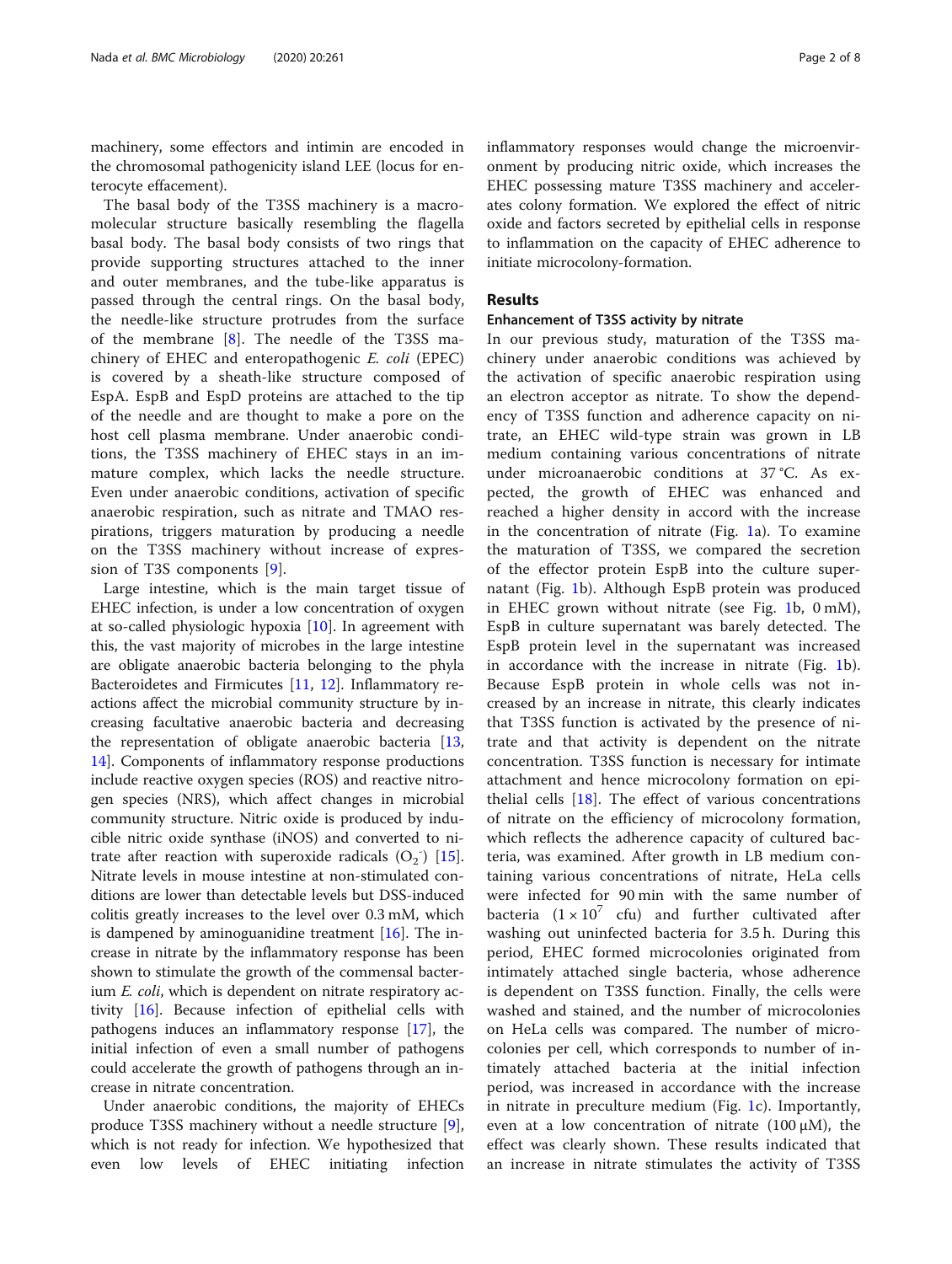<span id="page-2-0"></span>

independent experiments along with standard error is shown.  $*$ :  $p < 0.05$ 

and the capacity for colony formation, as shown previously.

#### Nitric oxide increases the capacity of colony formation

Nitric oxide is a source of nitrate but is also harmful to bacteria. To examine the effect of nitric oxide on T3SS activity during growth under microaerobic conditions, the nitric oxide-producing agent NOR-4 was added to the medium for bacterial culture, and the bacteria were examined for colony-forming capacity. Then, 100 μM NOR-4 was added to the medium 18 h before inoculation, and EHEC was grown for 3 h under microaerobic conditions. The growth of EHEC in the presence of NOR-4 was not repressed but rather stimulated (Fig. [2a](#page-3-0)). The colony-forming frequency of EHEC was increased 3-fold compared to EHEC grown without NOR-4. Because maturation of the T3SS machinery by nitrate respiration is only dependent on nitrate reductase encoded by the *narGHJI* operon [\[9](#page-7-0)], to examine the necessity of nitrate respiration using NarGHJI nitrate reductase in enhanced colony forming capacity, the *narGHJI* mutant of EHEC was grown in medium containing NOR-4 and used for infection experiments as described previously.

Although growth was stimulated by the presence of NOR-4, the colony-forming capacity of the mutant was not increased, and the capacity was comparable to the levels of wild-type and mutant EHEC grown without NOR-4 (Fig. [2b](#page-3-0)). In the presence of 100 μM NOR-4, nitrate was produced at approximately 100 μM at 18 h post addition. These results indicated that the presence of nitric oxide stimulates the EHEC colony-forming capacity through activation of T3SS machinery maturation.

#### The inflammatory response alters the environment to enhance the colony-formation capacity

The inflammatory response induces a variety of secretion factors, including nitric oxide. To explore the effect of the inflammatory response of host cells on the EHEC virulence capacity, the supernatant of cells stimulated to induce inflammation was inoculated with EHEC, and non-stimulated cells were infected. The Caco-2 cells were stimulated by a cytokine mixture (2000 U/ml IFNγ, 50 ng/ml IL-8β, 100 ng/ml IL-22) for 24 h, and culture supernatants were collected. EHECs grown under microaerobic conditions were incubated in the culture supernatant of Caco-2 cells for 1 h, and then, HeLa cells were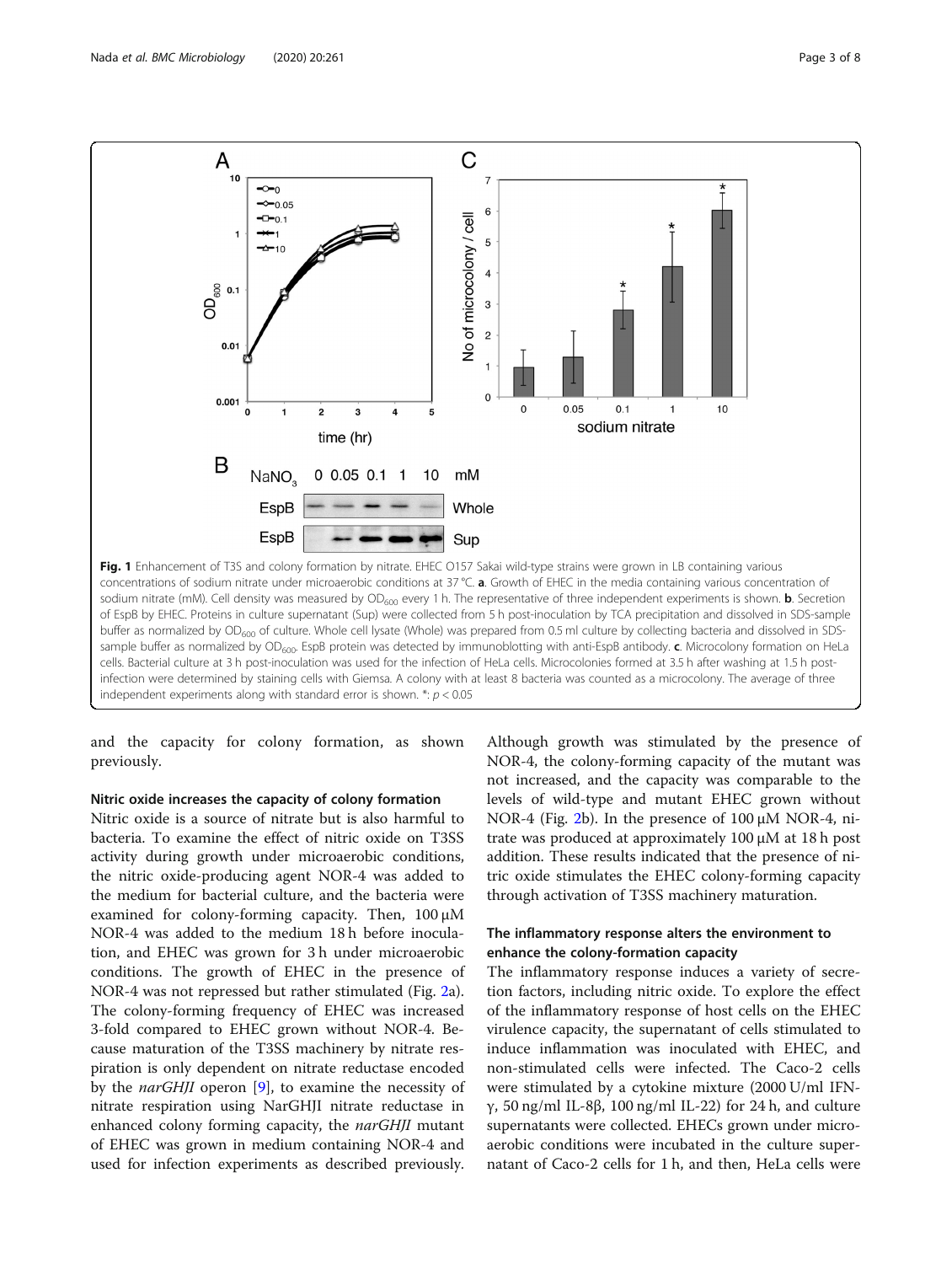<span id="page-3-0"></span>

infected. To allow the formation of microcolonies, after 90 min of initial infection, further growth was performed after washing out unattached bacteria. The colonyforming frequency was increased when EHEC was incubated in the supernatant of cells stimulated by cytokines compared to incubation in the supernatant of nonstimulated cells (Fig. [3a](#page-4-0)). The supernatant of cytokinestimulated cells contains a variety of factors secreted by cells. To determine the contribution of nitric oxide to the enhancement of the colony-forming capacity of EHEC, an inhibitor of iNOS activity, aminoguanidine hydrochloride (AG), was added to the Caco-2 cells along with the cytokine mix. Although the colony-forming capacity of EHEC was increased by pre-growth in the cell culture supernatant of cytokine-stimulated cells, the addition of AG abolished the effect completely (Fig. [3](#page-4-0)b). To further examine the contribution of nitric oxide to the increase of EHEC colony-forming capacity, the same infection experiments were performed with the narGHJI mutant of EHEC. The frequency of colony formation by the mutant was not increased even after incubation in the supernatant of cells stimulated by cytokines (Fig. [3c](#page-4-0)). The nitrate concentration of the supernatant of cells stimulated by cytokines was approximately 50–100 μM (Figure [S1\)](#page-7-0). These results indicated that cells involved in the inflammatory response secrete factor(s) enhancing the EHEC colony-forming capacity and that the factor was nitrate derived from nitric oxide.

#### The inflammatory response enhances the adherence capacity of EHEC

The inflammatory response in host cells is induced by bacterial components when bacteria closely contact cells.

This finding suggested that the microenvironment surrounding the cells changes into a nitrate-rich one that enhances EHEC T3SS activity and accelerates microcolony-formation once host cells are stimulated by bacterial attachment. To explore this hypothesis, the effect of pre-exposure of epithelial cells with bacteria on secondary infection was examined. The HT-29 cells were exposed to heat-killed EHEC for 2 h, and then, the cells were infected with EHEC wild-type or narGHJI mutant for 3 h. The number of adherent wild-type bacteria was greater than that of the *narGHJI* mutant (Fig. [4](#page-5-0)). The reduction of adherent bacteria was not due to the difference of growth rate, because growth of EHEC in the supernatant of the stimulated cells was not affected by the narGHJI mutation. This could be explained by the availability of other nitrate reductase, such as Nar-ZYWV. To confirm the involvement of nitric oxide production, the cells were incubated with aminoguanidine hydrochloride (AG), an inhibitor of iNOS activity, while exposed to heat-killed EHEC. The number of adherent wild-type bacteria was markedly decreased to a level comparable to the narGHJI mutant (Fig. [4\)](#page-5-0). These results indicated that cells involved in inflammation provide a microenvironment enhancing EHEC adherence by increasing the nitrate concentration.

#### **Discussion**

The T3SS of EHEC plays an important role in colonyformation on epithelial cells of the intestine, which is necessary for successful infection. In hypoxic conditions, most T3SS machinery remains in an immature form and does not have a needle structure. The activation of specific anaerobic respiration has been shown to enhance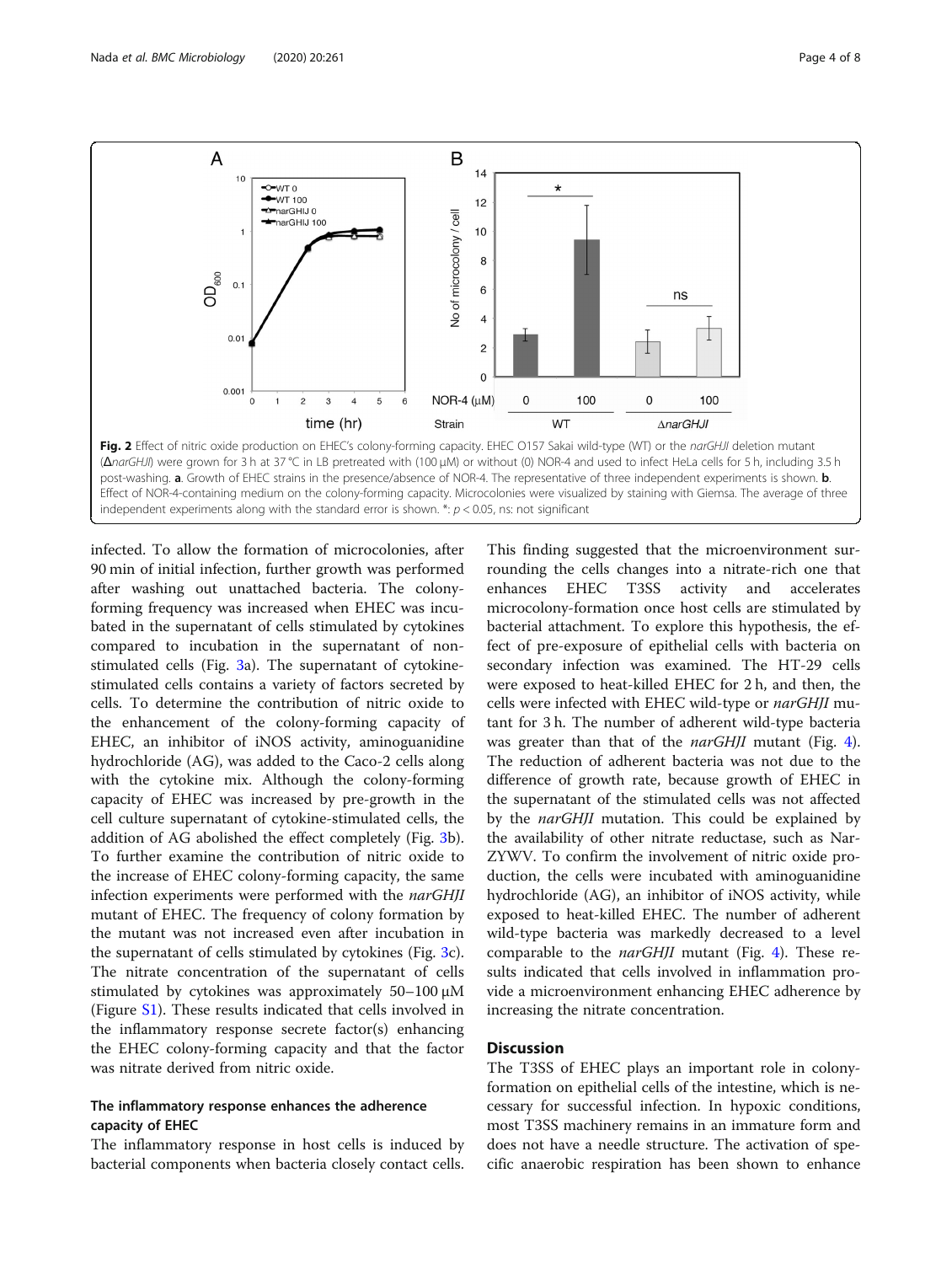<span id="page-4-0"></span>

Fig. 3 Inflammatory response-induced nitric oxide enhances EHEC's colony-forming capacity. Caco-2 cells were exposed to a cytokine mix (IL-8, TNF-γ, IL-22) for 24 h. Culture supernatants were collected by centrifugation and filtration to remove cells and debris. EHEC O157 Sakai wild-type (WT) or the narGHJI mutant (ΔnarGHJI) were grown in the supernatant for 3 h under anaerobic conditions. HeLa cells were infected with EHEC for 5 h, including 3.5 h post-washing. Microcolonies were visualized by staining with Giemsa. a. Effect of culture supernatant of cells in inflammation. The wild-type EHEC strain was infected into HeLa cells after growth in the supernatant. b. Requirement of iNOS activity for enhancement of the microcolony-forming capacity. Caco-2 cells were exposed to a cytokine mix with or without aminoguanidine hydrochloride (AG), and culture supernatants were used for pre-culture of EHEC. Microcolonies on HeLa cells were determined as in A. c. Activation of nitrate respiration was necessary for the enhancement. EHEC O157 Sakai wild-type (WT) or the narGHJI mutant (ΔnarGHJI) were precultured in the supernatants and infected HeLa cells. The average of three independent experiments along with standard error is shown.  $*$ :  $p$  < 0.05, ns: not significant

the maturation of T3S machinery and its secretion activity, resulting in an enhanced adherence capacity of EHEC [[9](#page-7-0)]. Among the electron acceptors EHEC can use for anaerobic respiration, nitrate can enhance T3S maturation, and only a nitrate reductase encoded by the narGHJI operon is involved in maturation. Because microbial infection induces an inflammatory response in epithelial cells and other host cells, the nitrate concentration around the infected area increases through the secretion of nitric oxide by host cells. We sought to examine the effect of nitric oxide produced by inflammation on T3SS activity and the adherence capacity of EHEC. The results suggested the contribution of host inflammatory response to the enhancement of adherence capacity of EHEC. This is caused by increase of nitrate concentration in the microenvironment by host cellsecreted nitric oxide (Fig. [5](#page-6-0)).

An increase in nitric oxide in the medium by the addition of NOR-4 resulted in an increase in the adherence capacity of EHEC. Since nitric oxide produced by NOR-4 quickly changed into nitrate/nitrite in water within 5 s [[19\]](#page-7-0), a sufficient concentration of nitrate for stimulating the growth of EHEC was provided. This finding is consistent with a previous report of the effect of NOR-4 on EHEC growth [[20\]](#page-7-0). As a result, the colonyforming capacity of EHEC was enhanced by NOR-4, and this enhancement was dependent on nitrate reductase encoded by the narGHJI operon. The presence of NOR-4 at 100 μM indeed produced 100 μM nitrate 18 h after addition. These results clearly show that the increase of nitric oxide results in the enhancement of colony formation of EHEC through activation of nitrate respiration. The activation of iNOS by the inflammatory response has been shown to increase the nitrate concentration in the intestine and enhance the growth of *E. coli* through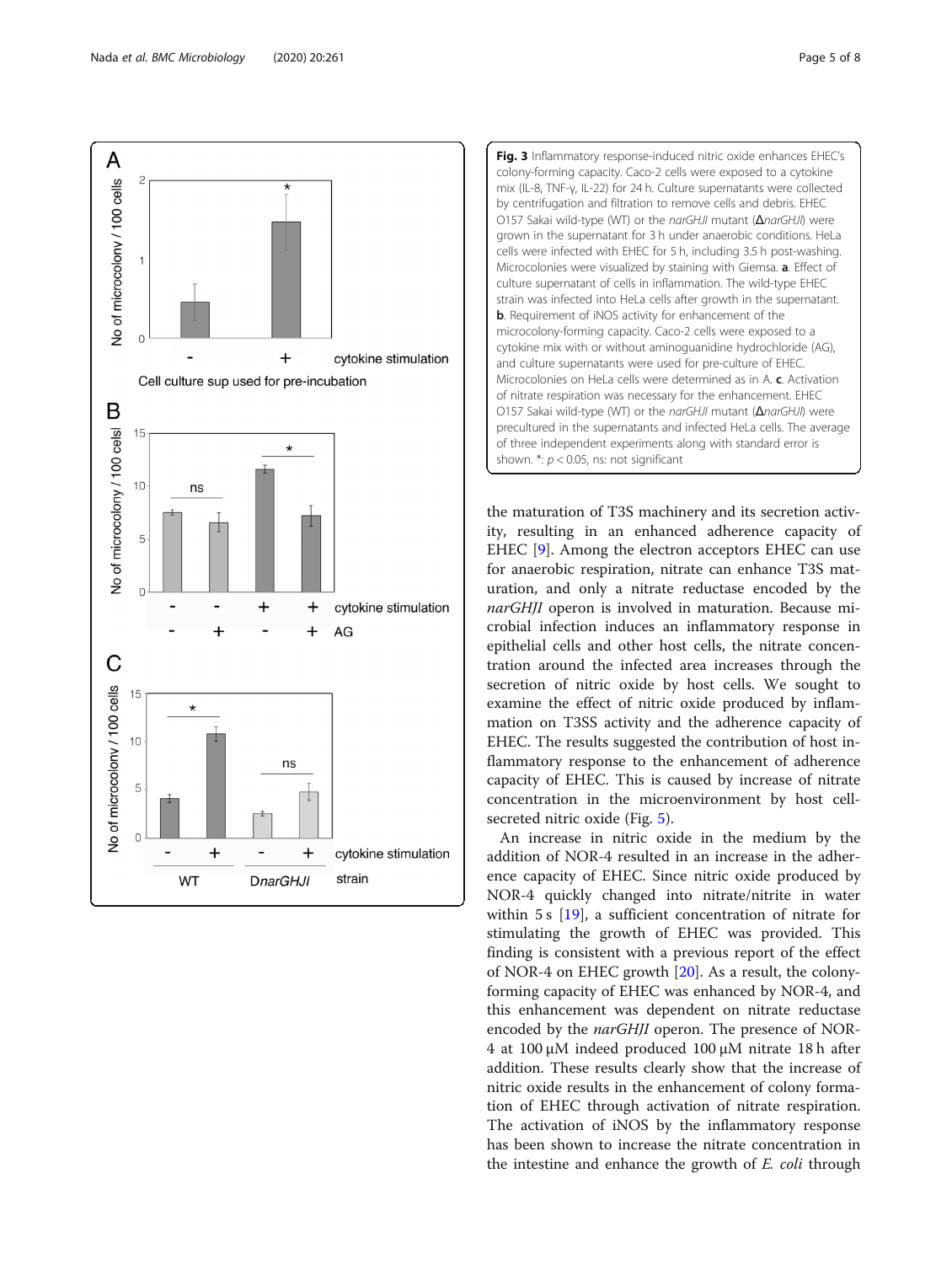<span id="page-5-0"></span>

infections along with standard error is shown.  $*$ :  $p$  < 0.05, ns: not significant

anaerobic nitrate respiration [\[16,](#page-7-0) [21\]](#page-7-0). Induction of the inflammatory response in epithelial cells with a cytokine mixture altered the culture medium to enhance the colony-forming capacity of EHEC in a nitraterespiration-dependent manner. Furthermore, inhibition of iNOS activation while cytokine stimulation by aminoguanidine abolished the enhancing effect. These results clearly indicated that an increase in nitric oxide activates nitrate respiration and the infection capacity of EHEC.

Finally, we showed the effect of inflammatory induction on the efficiency of EHEC infection. Colony formation of the EHEC wild-type strain on epithelial cells, which were pretreated with bacterial materials, heat-killed bacteria, was higher than the narGHJI mutant, and this difference was diminished by the addition of the iNOS inhibitor AG. By using diffusion chamber systems, Schuller and Pillips showed that EHEC adherence in microaerobic conditions to apical surface of epithelial cells was not further increased by addition of nitrate and TMAO [\[22](#page-7-0)]. This could be explained by the changes of nitrate concentration at microenvironment during infection period (6 h) by host cell inflammatory response even in the absence of additional nitrate or TMAO. Nitrate respiration is suggested to be necessary for *E. coli* growth and colonization in the intestine of mouse; defective nitrate reductase has been shown to greatly reduce colonization of  $E$ . *coli* in mouse intestine  $[23]$  $[23]$ . Importantly, in this report, the EHEC narG single deletion mutant exhibited a deficiency in colonization, as shown by a competitive assay with the wild-type strain. Taking our results into consideration, this could be due to the inefficient maturation of the T3SS machinery resulting in poor establishment of intimate attachment on epithelial cells. Although the inflammatory response is necessary for defense against invading pathogens, inflammation is exploited by some pathogens to outcompete intestinal microflora for efficient infection [[14,](#page-7-0) [24](#page-7-0)–[26\]](#page-7-0).

#### Conclusions

The adaptation and usage of the host innate immune response must be an effective strategy for invading pathogens because invading pathogens should compete for limited resources in the intestine with an excess number of microbiota. EHEC may be a successful pathogen due to its acquisition of a nitrate-responding system for the regulation of T3S complex formation. The regulation of the T3SS machinery maturation could be a good target for designing drugs to block EHEC colonization.

#### Methods

#### Bacterial strains and plasmids

EHEC O157 Sakai (RIMD 0509952) and its derivative SKI1189 (narGHJI deletion mutant) [\[9\]](#page-7-0) were used. Unless otherwise specified, the bacteria were precultured in 1 ml Luria-Bertani (LB) medium overnight at 30 °C, with shaking. Ten milliliter LB medium in a 15-ml tube was inoculated with 100 μl of overnight culture. The bacteria were grown without shaking (standing conditions as microaerobic conditions), in which condition the production of immature T3SS machinery was shown previously [[9\]](#page-7-0). To grow bacteria in the cell culture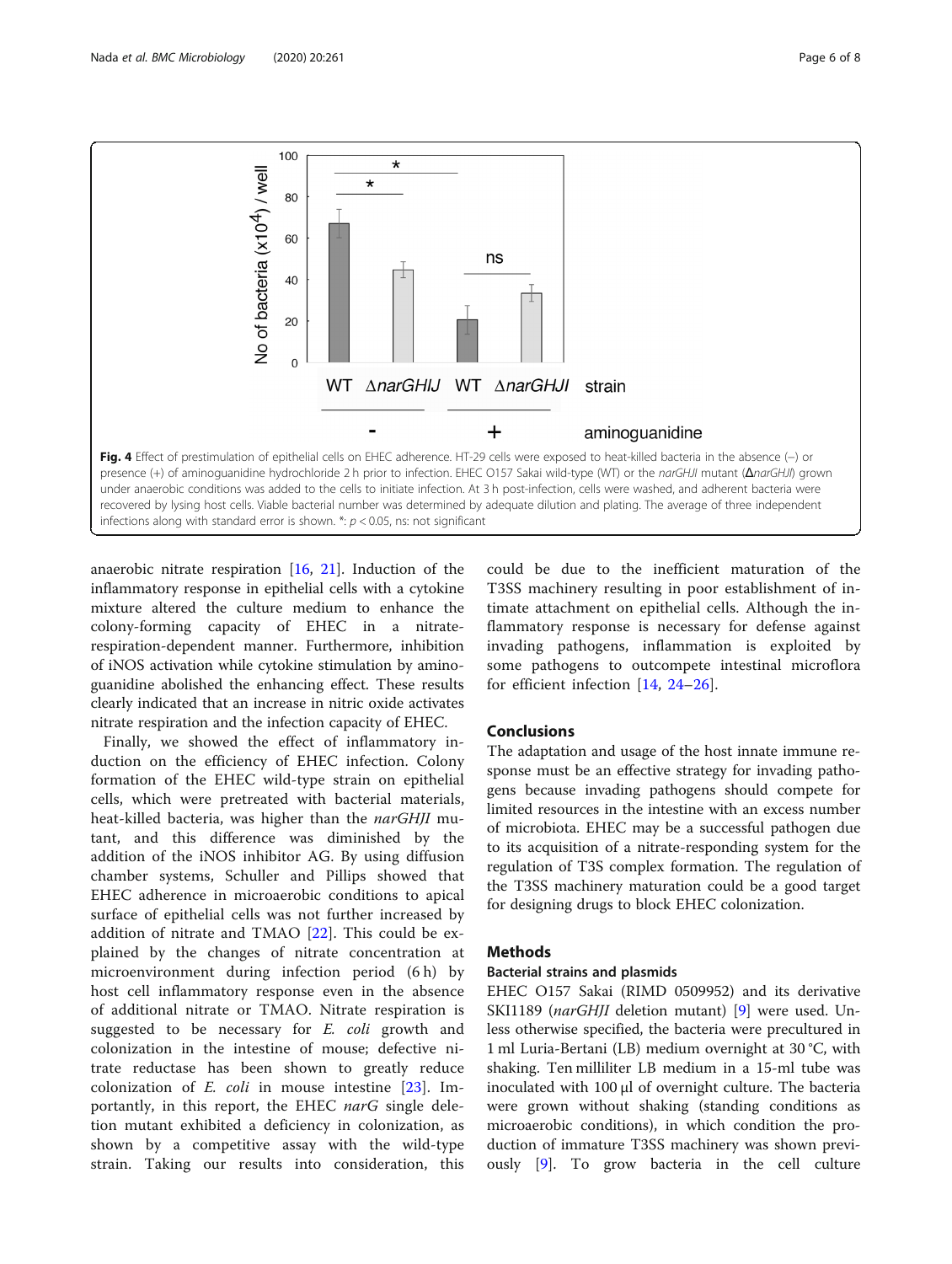<span id="page-6-0"></span>

supernatant, 1 ml of culture in 1.5 ml tubes was incubated in an anaerobic package at 37 °C.

#### Analysis of EspB in culture supernatant and whole-cell lysate

Bacteria grown as described above were harvested from 0.5 ml culture by centrifugation and dissolved in SDSsample buffer (100  $\mu$ l per OD<sub>600</sub> unit of original culture). The proteins in the culture supernatant were collected by TCA precipitation (6% TCA) from 8 ml culture supernatant, which was prepared by centrifugation and filtration with a 0.22 mm filter (Millipore). The precipitate was dissolved in SDS-sample buffer (20 μl per  $OD_{600}$  unit of original culture). Proteins in 5 μl samples are separated by electrophoresis in SDS-12.5% polyacrylamide gel. Then, the proteins were transferred onto PVDF membrane (Immobilon-P, Merk-Millipore) by using Trans-Blot SD Semi-Dry Transfer Cell (Bio-Rad). EspB protein was detected with anti-EspB antibody [[27](#page-7-0)] and HRP-conjugated anti-rabbit IgG (Cell Signaling Technology). The signals were detected by ECL western blotting detection reagents (Amersham) and ChemDoc MP imager (Bio-Rad).

#### Preparation of cell culture supernatant of cytokinestimulated cells

Confluent Caco-2 cells were prepared 3 weeks before stimulation in a 24-well plate by replacing medium (MEM) every 3–4 days. The cells were incubated with medium containing cytokine mix (2000 U/ml IFN-γ (PeproTech), 50 ng/ml IL-8β and 100 ng/ml IL-22 (Wako pure chemical industries)) for 24 h. When necessary, aminoguanidine hydrochloride (5 mM, TCI Chemicals) was added to the medium. Cell culture supernatant was prepared by centrifugation and filtration.

#### Adherence assay

HeLa cell was used for quantification of adherence capacity because of its undifferentiated morphology that was adequate to wash out uninfected bacteria easily and completely. Bacteria were grown overnight in LB at 30 °C, diluted 100-fold in 10 ml of LB medium in 15 ml tube or 1.0 ml of cell culture supernatant in 1.5 ml tube. Bacteria were grown at 37 °C by standing or inside an anaerobic bag for 3–4 h. A semiconfluent monolayer of HeLa cells, which are grown in MEM, on coverslips in a 24-well plate was infected at a multiplicity of infection of 50 for 1.5 h at 37 °C. The cells were washed with PBS and then incubated with fresh DMEM for an additional 3.5 h at 37 °C. After another PBS wash, the cells were fixed and stained with Giemsa. The number of microcolonies, which are clusters containing at least eight bacteria, was determined in three microscopic fields. The number of microcolonies was adjusted for the number of HeLa cells in a given field. Averages and standard errors were calculated from the results of three experiments.

To explore the effect of pre-inflammation, HT-29 cells in 24-well plates were stimulated with heat-killed EHEC (10^8 bacteria/ well) in the presence or absence of aminoguanidine hydrochloride (5 mM) for 2 h before infection. Cells were infected for 3 h, washed 7 times, and then incubated in PBS containing 0.1% Triton X-100 for 20 min at room temperature. After being suspended completely, the viable number of bacteria was measured by spreading part of the diluent  $(10^{\wedge} -3)$ . Averages and standard errors were calculated from the results of three independent infections.